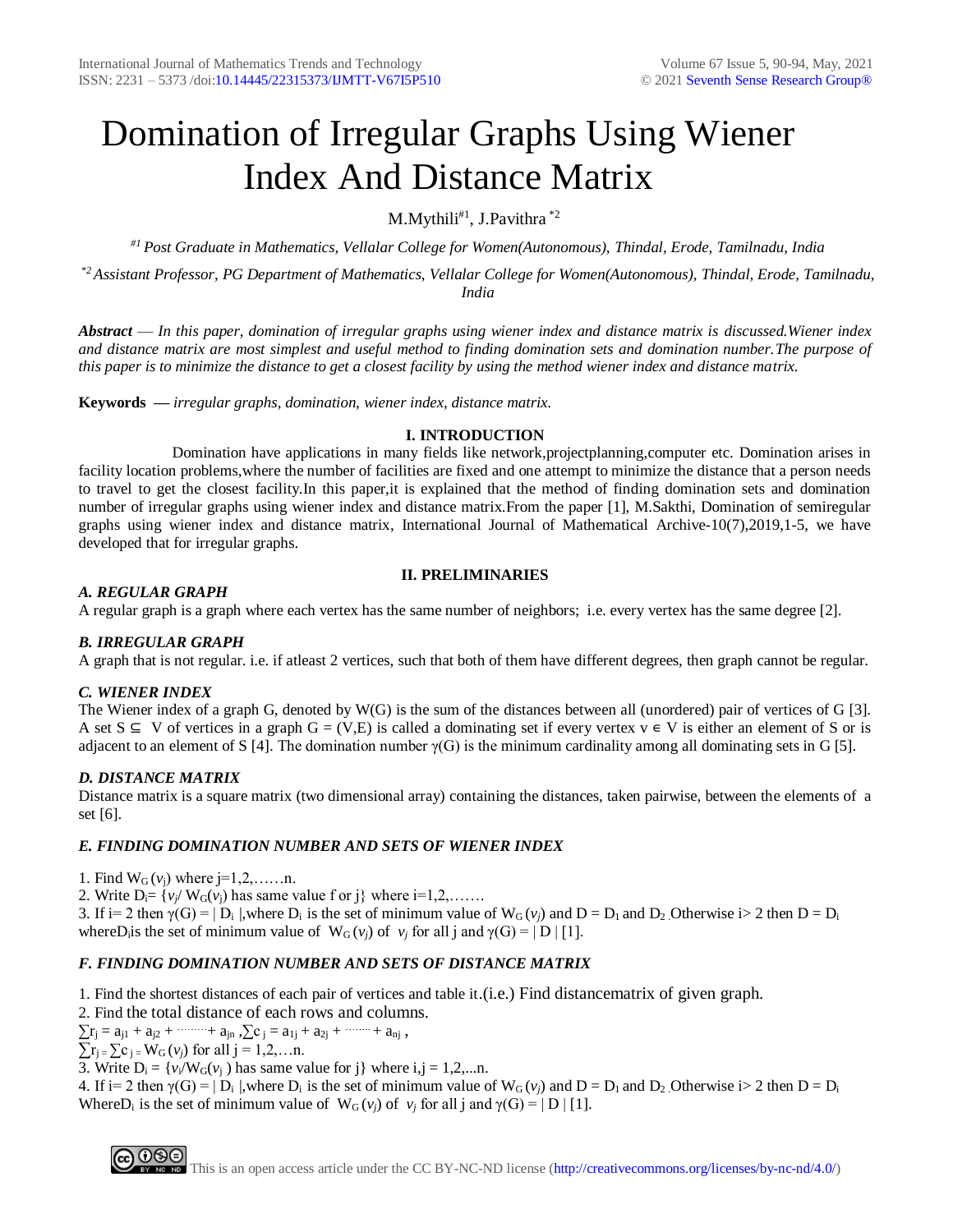#### **III. EXAMPLE OF IRREGULAR GRAPHS**





**In fig 1:**  $W_G(v_1) = 5$ ,  $W_G(v_2) = 4$ ,  $W_G(v_3) = 5$ ,  $W_G(v_4) = 5$ ,  $W_G(v_5) = 5$ , then  $D_1 = \{v_2\}$ ,  $D_2 = \{v_1, v_3, v_4, v_5\}$  we get  $\gamma(G) =$  $|D|=1$ ,  $D(G) = \{v_2\}$ 

**In fig 2:**  $W_G(v_1) = 7$ ,  $W_G(v_2) = 8$ ,  $W_G(v_3) = 7$ ,  $W_G(v_4) = 7$ ,  $W_G(v_5) = 7$ ,  $W_G(v_6) = 8$  then  $D_1 = \{v_1, v_3, v_4, v_5\}$ ,  $D_2 = \{v_2, v_6\}$  we get  $\gamma(G) = |D| = 4$ ,  $D(G) = \{ \nu_1, \nu_3, \nu_4, \nu_5 \}$ 



*In fig 3:*  $W_G(v_1) = 9$ ,  $W_G(v_2) = 7$ ,  $W_G(v_3) = 7$ ,  $W_G(v_4) = 7$ ,  $W_G(v_5) = 7$ ,  $W_G(v_6) = 9$  then  $D_1 = \{v_2, v_3, v_4, v_5\}$ ,  $D_2 =$ {*v*<sub>1</sub>*, v*<sub>6</sub>} we get  $\gamma$ (G) = | D | = 4, D(G) = {*v*<sub>2</sub>*,v*<sub>3</sub>*,v*<sub>4</sub>*,v*<sub>5</sub>}

**In fig 4:**  $W_G(v_1) = 7$ ,  $W_G(v_2) = 6$ ,  $W_G(v_3) = 6$ ,  $W_G(v_4) = 7$ ,  $W_G(v_5) = 6$ ,  $W_G(v_6) = 6$  then  $D_1 = \{v_2, v_3, v_5, v_6\}$ ,  $D_2 = \{v_1, v_4\}$  we get  $\gamma(G) = | D | = 4, D(G) = \{v_2, v_3, v_5, v_6\}$ 





**In fig 5:**  $W_G(v_1) = 14$ ,  $W_G(v_2) = 12$ ,  $W_G(v_3) = 12$ ,  $W_G(v_4) = 14$ ,  $W_G(v_5) = 12$ ,  $W_G(v_6) = 12$ ,  $W_G(v_7) = 12$ ,  $W_G(v_8) = 12$ then  $D_1 = \{v_2, v_3, v_5, v_6, v_7, v_8\}$ ,  $D_2 = \{v_1, v_4\}$  we get  $\gamma(G) = |D| = 6$ ,  $D(G) = \{v_2, v_3, v_5, v_6, v_7, v_8\}$ **In fig 6:**  $W_G(v_1) = 12$ ,  $W_G(v_2) = 12$ ,  $W_G(v_3) = 11$ ,  $W_G(v_4) = 11$ ,  $W_G(v_5) = 11$ ,  $W_G(v_6) = 12$ ,  $W_G(v_7) = 12$ ,  $W_G(v_8) = 12$ ,  $W_G(v_9) = 11$  then  $D_1 = \{v_3, v_4, v_5, v_9\}$ ,  $D_2 = \{v_1, v_2, v_6, v_7, v_8\}$  we get  $\gamma(G) = |D| = 4$ ,  $D(G) = \{v_3, v_4, v_5, v_9\}$ 

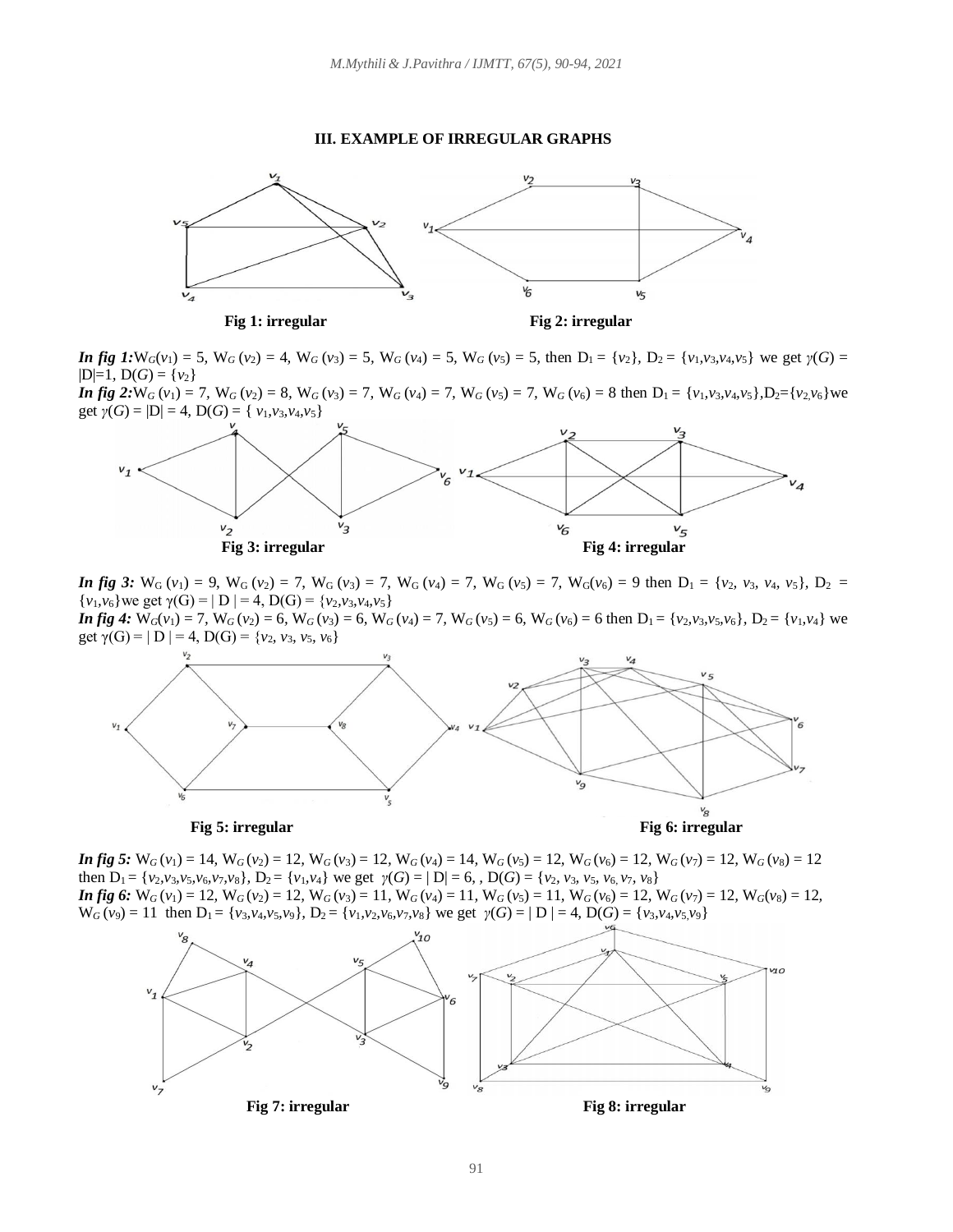**In fig 7:**  $W_G(v_1) = 17$ ,  $W_G(v_2) = 15$ ,  $W_G(v_3) = 15$ ,  $W_G(v_4) = 15$ ,  $W_G(v_5) = 15$ ,  $W_G(v_6) = 17$ ,  $W_G(v_7) = 21$ ,  $W_G(v_8) = 21$ ,  $W_G(v_9) = 21$ ,  $W_G(v_{10}) = 21$  then  $D_1 = \{v_2, v_3, v_4, v_5\}$ ,  $D_2 = \{v_1, v_6\}$ ,  $D_3 = \{v_7, v_8, v_9, v_{10}\}$  we get  $\gamma(G) = |D| = 4$ ,  $D(G) = \{v_2, v_3, v_4, v_5\}$ **In fig 8:**  $W_G(v_1) = 13$ ,  $W_G(v_2) = 13$ ,  $W_G(v_3) = 13$ ,  $W_G(v_4) = 13$ ,  $W_G(v_5) = 13$ ,  $W_G(v_6) = 15$ ,  $W_G(v_7) = 15$ ,  $W_G(v_8) = 15$ ,  $W_G(v_9) = 15$ ,  $W_G(v_{10}) = 15$  then  $D_1 = \{v_1, v_2, v_3, v_4, v_5\}$ ,  $D_2 = \{v_6, v_7, v_8, v_9, v_{10}\}$  we get  $\gamma(G) = |D| = 5$ ,  $D(G) = \{v_1, v_2, v_3, v_4, v_5\}$ 



**Fig 9: irregular**

**In fig 9:**  $W_G(v_1) = 24$ ,  $W_G(v_2) = 20$ ,  $W_G(v_3) = 20$ ,  $W_G(v_4) = 24$ ,  $W_G(v_5) = 30$ ,  $W_G(v_6) = 27$ ,  $W_G(v_7) = 20$ ,  $W_G(v_8) = 20$ ,  $W_G(v_9) = 27$ ,  $W_G(v_{10}) = 30$ ,  $W_G(v_{11}) = 27$ ,  $W_G(v_{11}) = 27$  then  $D_1 = \{v_2, v_3, v_7, v_8\}$ ,  $D_2 = \{v_1, v_4\}$ ,  $D_3 = \{v_6, v_9, v_{11}, v_{12}\}$ ,  $D_4 = \{v_5, v_{10}\}$ we get  $\gamma(G) = |D| = 4$ ,  $D(G) = \{v_2, v_3, v_7, v_8\}$ 



 **Fig10: irregular**

**In fig 10:**  $W_G(v_1) = 33$ ,  $W_G(v_2) = 33$ ,  $W_G(v_3) = 33$ ,  $W_G(v_4) = 33$ ,  $W_G(v_5) = 33$ ,  $W_G(v_6) = 33$ ,  $W_G(v_7) = 33$ ,  $W_G(v_8) = 33$ ,  $W_G(v_9) = 30$ ,  $W_G(v_{10}) = 30$ ,  $W_G(v_{11}) = 30$ ,  $W_G(v_{12}) = 30$ ,  $W_G(v_{13}) = 38$ ,  $W_G(v_{14}) = 38$ ,  $W_G(v_{15}) = 38$ ,  $W_G(v_{16}) = 38$  then  $D_1 = \{v_9, v_{10}, v_{11}, v_{12}\}\$ ,  $D_2 = \{v_1, v_2, v_3, v_4, v_5, v_6, v_7, v_8\}\$ ,  $D_3 = \{v_{13}, v_{14}, v_{15}, v_{16}\}\$ ,  $D_4 = \{v_5, v_{10}\}\$  we get  $\gamma(G) = |D| = 4$ ,  $D(G)$  $=\{v_9, v_{10}, v_{11}, v_{12}\}$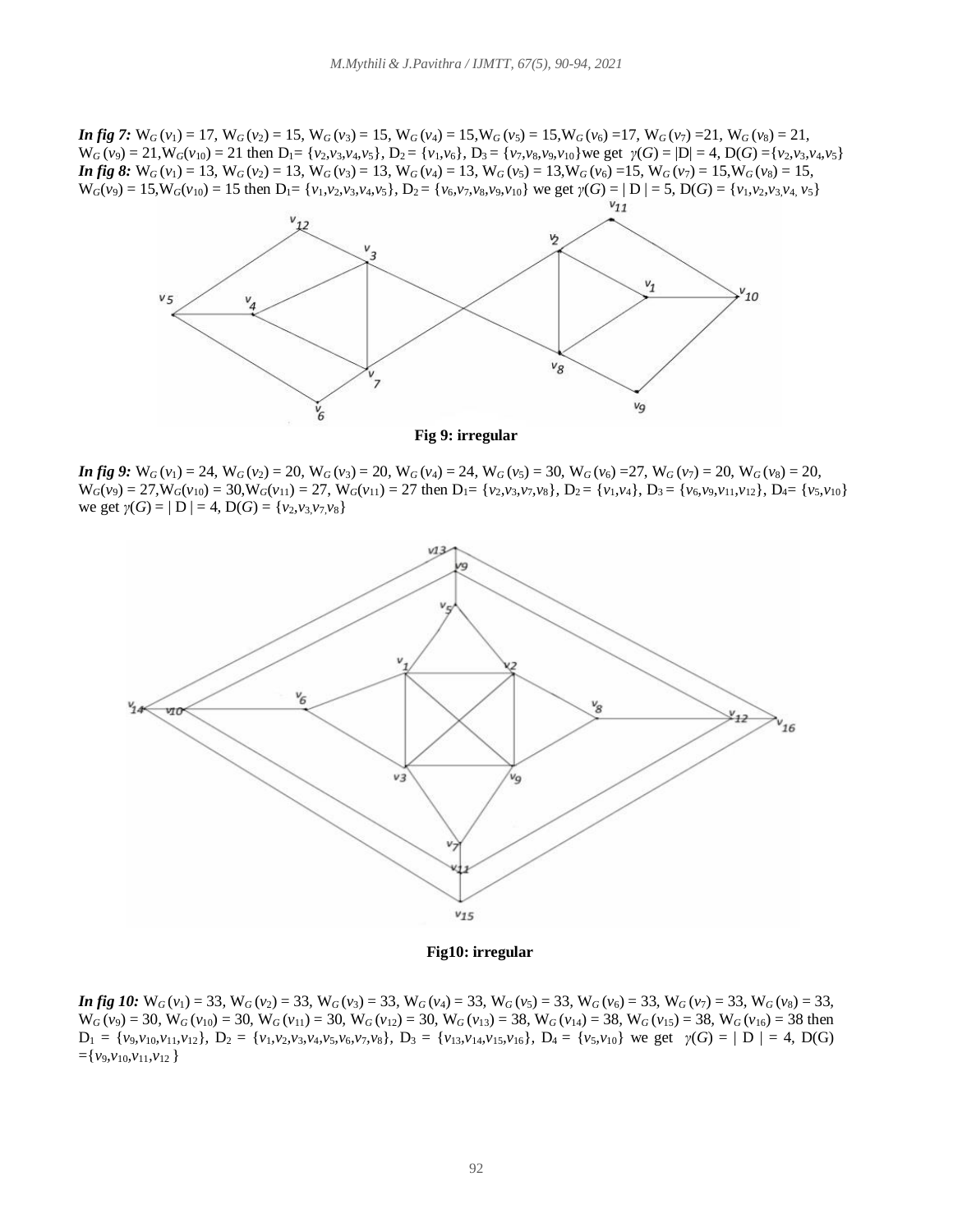| c/r            | $v_1$          | $\mathbf{v}_2$ | $v_3$          | $V_4$          | $V_5$          | $V_6$          | $V_7$          | v <sub>s</sub> | $V_9$          | $V_{10}$         | $V_{11}$       | $V_{12}$       | $V_{13}$       | $V_{14}$       | $V_{15}$       | $V_{16}$       | $\sum rj$ |
|----------------|----------------|----------------|----------------|----------------|----------------|----------------|----------------|----------------|----------------|------------------|----------------|----------------|----------------|----------------|----------------|----------------|-----------|
| $\mathbf{v}_1$ | $\theta$       | $\mathbf{1}$   | 1              | $\mathbf{1}$   | $\mathbf{1}$   | $\overline{2}$ | $\overline{2}$ | $\overline{2}$ | $\overline{2}$ | 3                | 3              | 3              | 3              | 3              | $\overline{4}$ | $\overline{4}$ | 33        |
| $\mathbf{v}_2$ | $\mathbf{1}$   | $\overline{0}$ | $\mathbf{1}$   | $\mathbf{1}$   | $\mathbf{1}$   | $\overline{2}$ | $\overline{2}$ | $\mathbf{1}$   | $\overline{2}$ | 3                | 3              | $\overline{2}$ | 3              | $\overline{4}$ | $\overline{4}$ | 3              | 33        |
| $\mathbf{v}_3$ | $\mathbf{1}$   | $\mathbf{1}$   | $\bf{0}$       | $\mathbf{1}$   | $\overline{2}$ | 1              | $\mathbf{1}$   | $\overline{2}$ | 3              | $\overline{2}$   | $\overline{2}$ | 3              | $\overline{4}$ | 3              | 3              | $\overline{4}$ | 33        |
| $V_4$          | $\mathbf{1}$   | $\mathbf{1}$   | 1              | $\overline{0}$ | $\overline{2}$ | $\overline{2}$ | $\mathbf{1}$   | $\mathbf{1}$   | 3              | 3                | $\overline{2}$ | $\overline{2}$ | $\overline{4}$ | $\overline{4}$ | 3              | 3              | 33        |
| $\mathbf{v}_5$ | $1\,$          | $\mathbf{1}$   | $\overline{2}$ | $\overline{2}$ | $\theta$       | $\overline{2}$ | 3              | $\overline{2}$ | $\,1$          | $\overline{2}$   | 3              | $\overline{2}$ | $\overline{2}$ | 3              | $\overline{4}$ | 3              | 33        |
| $\mathbf{v}_6$ | $\mathbf{1}$   | $\overline{2}$ | 1              | $\overline{2}$ | $\overline{2}$ | $\bf{0}$       | $\overline{2}$ | 3              | $\overline{2}$ | 1                | $\overline{2}$ | 3              | 3              | $\overline{2}$ | 3              | $\overline{4}$ | 33        |
| $v_7$          | $\overline{2}$ | $\overline{2}$ | $\mathbf{1}$   | $\mathbf{1}$   | 3              | $\overline{2}$ | $\bf{0}$       | $\overline{2}$ | 3              | $\overline{2}$   | $\mathbf{1}$   | $\overline{2}$ | $\overline{4}$ | 3              | $\overline{2}$ | 3              | 33        |
| $\mathbf{v}_8$ | $\overline{2}$ | 1              | $\overline{2}$ | $\mathbf{1}$   | $\overline{2}$ | 3              | $\overline{2}$ | $\bf{0}$       | $\overline{2}$ | 3                | $\overline{2}$ | $\mathbf{1}$   | 3              | $\overline{4}$ | 3              | $\overline{2}$ | 33        |
| V <sub>9</sub> | $\overline{2}$ | $\overline{2}$ | 3              | 3              | $\mathbf{1}$   | $\overline{2}$ | 3              | $\overline{2}$ | $\theta$       | 1                | $\overline{2}$ | $\mathbf{1}$   | $\mathbf{1}$   | $\overline{2}$ | 3              | $\overline{2}$ | 30        |
| $V_{10}$       | $\overline{2}$ | 3              | $\overline{2}$ | 3              | $\overline{2}$ | $\mathbf{1}$   | $\overline{2}$ | 3              | $\mathbf{1}$   | $\boldsymbol{0}$ | 1              | $\overline{2}$ | $\overline{2}$ | $\mathbf{1}$   | $\overline{2}$ | 3              | 30        |
| $V_{11}$       | 3              | 3              | $\overline{2}$ | $\overline{2}$ | 3              | $\overline{2}$ | 1              | $\overline{2}$ | $\overline{2}$ | 1                | $\theta$       | 1              | 3              | $\overline{2}$ | 1              | $\overline{2}$ | 30        |
| $v_{12}$       | 3              | $\overline{2}$ | 3              | $\overline{2}$ | $\overline{2}$ | 3              | $\overline{2}$ | $\mathbf{1}$   | $\mathbf{1}$   | $\overline{2}$   | 1              | $\bf{0}$       | $\overline{2}$ | 3              | $\overline{2}$ | $\mathbf{1}$   | 30        |
| $v_{13}$       | 3              | 3              | 4              | $\overline{4}$ | $\overline{2}$ | 3              | 4              | 3              | $\mathbf{1}$   | $\overline{2}$   | 3              | $\overline{2}$ | $\bf{0}$       | $\mathbf{1}$   | $\overline{2}$ | $\mathbf{1}$   | 38        |
| $v_{14}$       | 3              | 4              | 3              | $\overline{4}$ | 3              | $\overline{2}$ | 3              | 4              | $\overline{2}$ | 1                | $\overline{2}$ | 3              | $\mathbf{1}$   | $\theta$       | 1              | $\overline{2}$ | 38        |
| $v_{15}$       | 4              | $\overline{4}$ | 3              | 3              | $\overline{4}$ | 3              | $\overline{2}$ | 3              | 3              | $\overline{2}$   | 1              | $\overline{2}$ | $\overline{2}$ | $\mathbf{1}$   | $\bf{0}$       | $\mathbf{1}$   | 38        |
| $V_{16}$       | $\overline{4}$ | 3              | $\overline{4}$ | 3              | 3              | 4              | 3              | $\overline{2}$ | $\overline{2}$ | 3                | $\overline{2}$ | 1              | $\mathbf{1}$   | $\overline{2}$ | $\mathbf{1}$   | $\theta$       | 38        |
| $\sum cj$      | 33             | 33             | 33             | 33             | 33             | 33             | 33             | 33             | 30             | 30               | 30             | 30             | 38             | 38             | 38             | 38             | 536       |

**Table – 1: distance matrix of fig 10 irregular**

From the above diagrams, it is explained that the method of finding domination sets and domination number and the wiener index is calculated for each and every graph. Table 1 explained the method of finding distance matrix for the irregular graph.

#### **IV. CONCLUSION**

In this paper, it is explained that the concept of domination sets and domination number using wiener index, distance matrix are discussed. Moreover, we have analysed the relations between distance and domination.It has numerous applications in modern science andengineering.